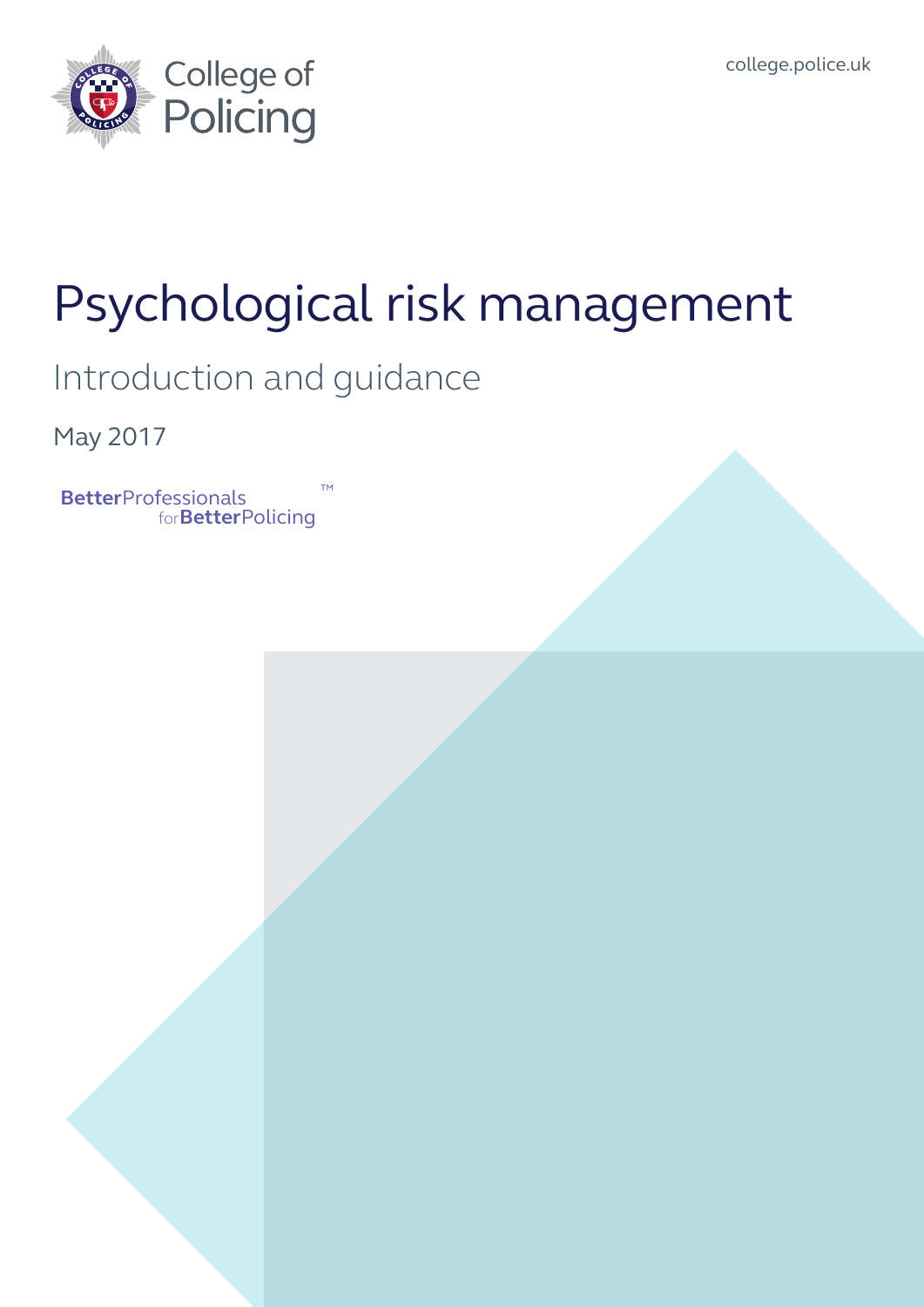© College of Policing Limited (2017)

All rights reserved. No part of this publication may be reproduced, modified, amended, stored in any retrieval system or transmitted, in any form or by any means, without the prior written permission of the College or as expressly permitted by law.

Anyone wishing to copy or re-use all or part of this publication for purposes other than expressly permitted by law will need a licence.

Where we have identified any third-party copyright material you will need permission from the copyright holders concerned. This publication may contain public sector information licensed under the Open Government Licence v3.0 at **[www.nationalarchives.](http://www.nationalarchives.gov.uk/doc/open-government-licence/version/3/) [gov.uk/doc/open-government-licence/version/3/](http://www.nationalarchives.gov.uk/doc/open-government-licence/version/3/)**

Any other enquiries regarding this publication please contact us at the College on 0800 4963322 or email **[contactus@college.pnn.police.uk](mailto:contactus%40college.pnn.police.uk?subject=)**

The College of Policing is committed to providing fair access to learning and development for all its learners and staff. To support this commitment, this document can be provided in alternative formats by contacting the College on 0800 4963322 or email **[contactus@college.pnn.police.uk](mailto:contactus%40college.pnn.police.uk?subject=)**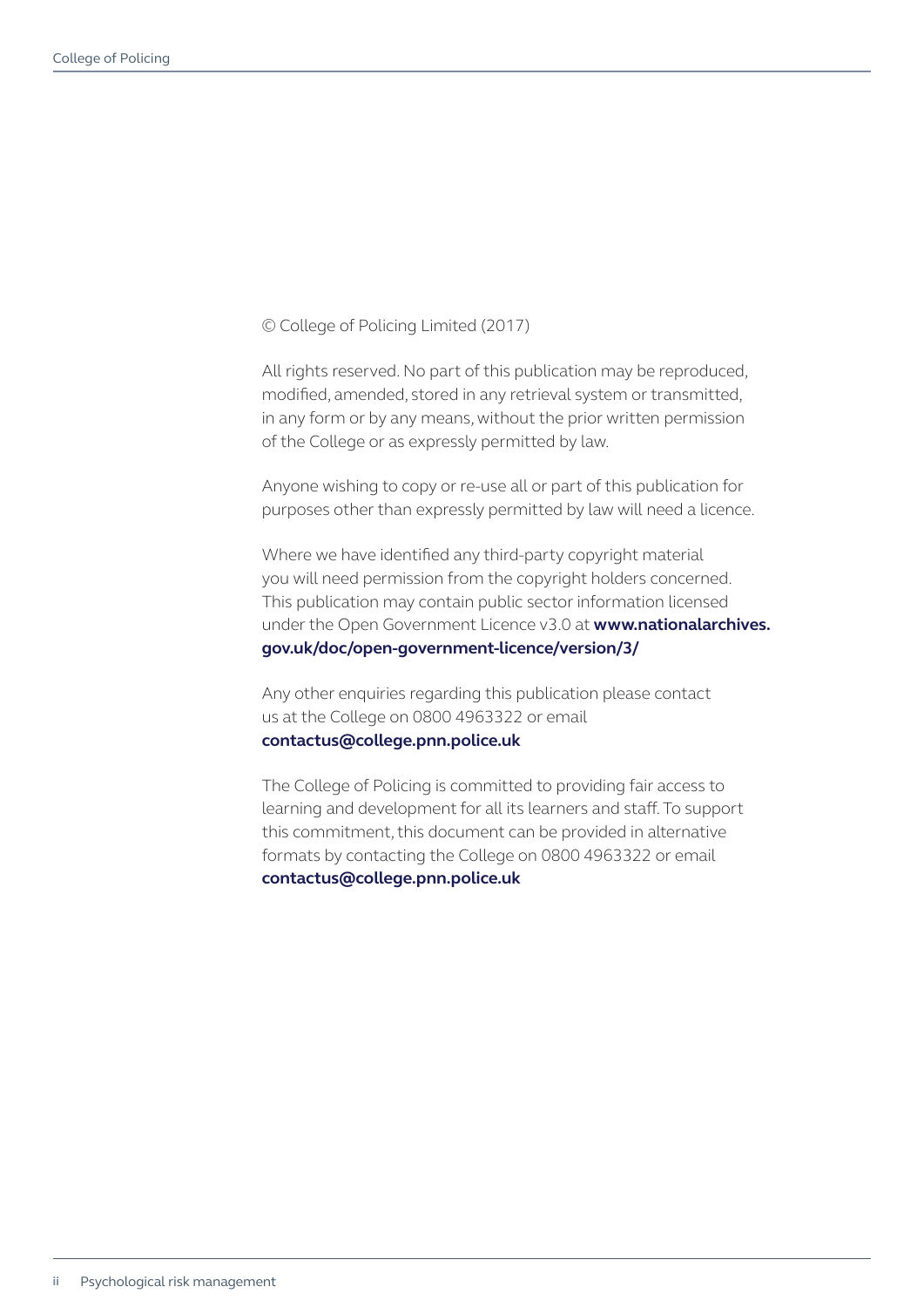# **Contents**

| <b>Introduction</b>                      | 03             |
|------------------------------------------|----------------|
| <b>Guidance</b>                          | 04             |
| <b>FAQs</b>                              | 05             |
| <b>Risk assessment and management</b>    | 07             |
| Psychological risk management procedures | 1 <sub>3</sub> |
| <b>References</b>                        | 18             |
|                                          |                |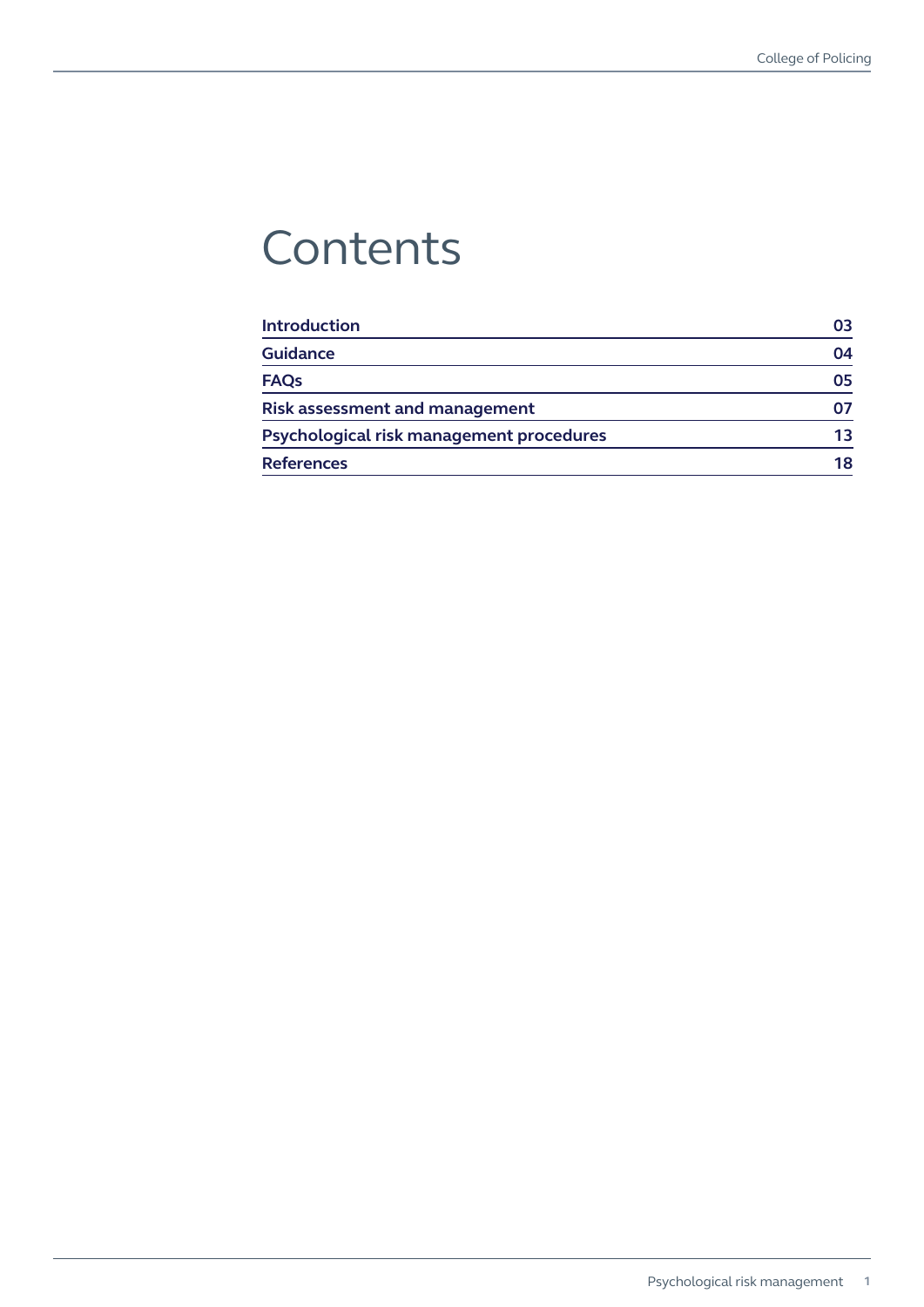College of Policing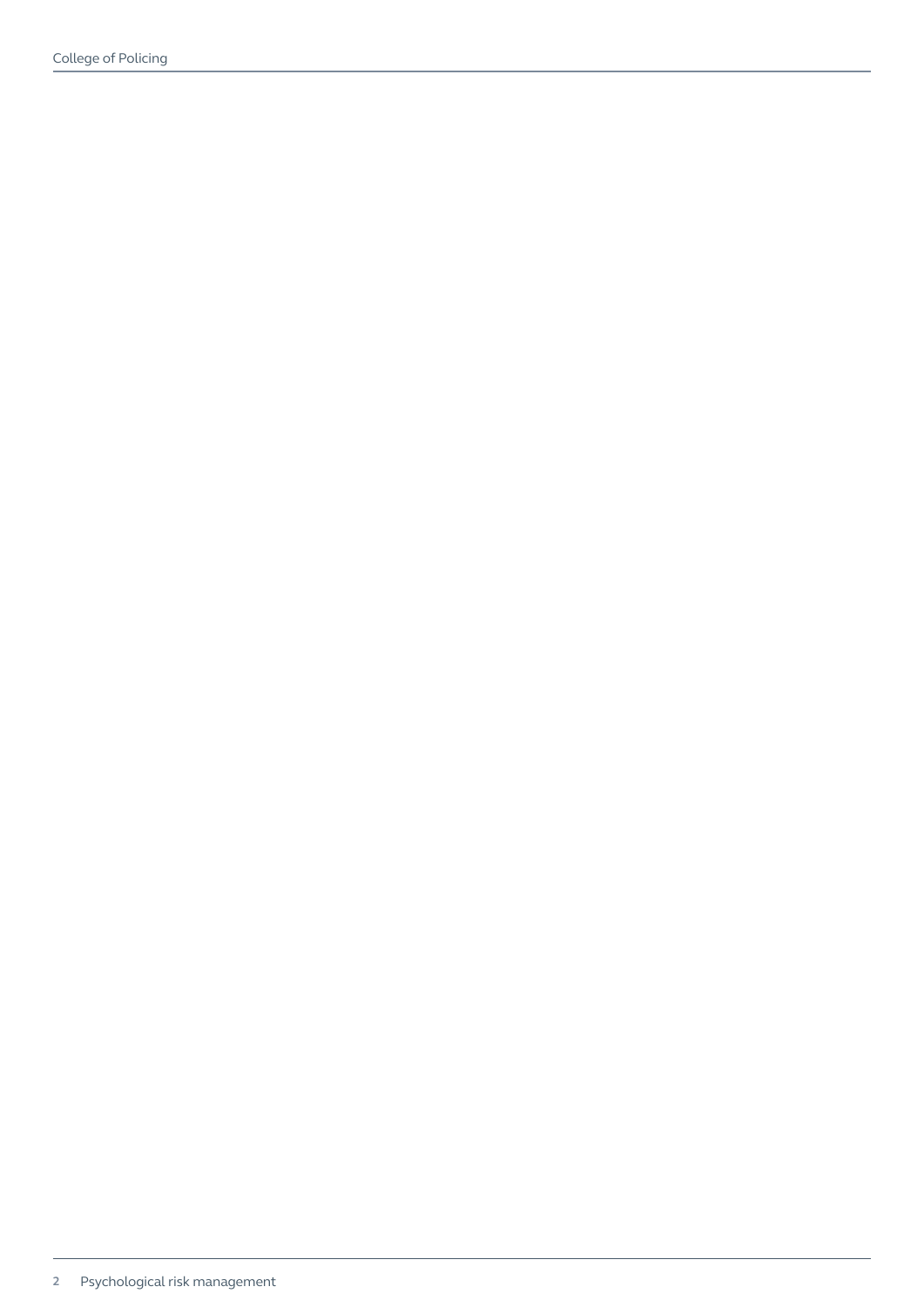# <span id="page-4-0"></span>Introduction

This paper provides an introduction and guidance to forces considering how to assess and manage areas of policing where there is a higher level of exposure to psychological hazards known to be associated with an increased risk of anxiety, depression, primary and secondary trauma.

The Management of Health and Safety at Work (1999) Regulations provide the framework with a specific reference to the need for risk assessment and management.

'Every employer shall ensure that his employees are provided with such health surveillance as is appropriate having regard to the risks to their health and safety which are identified by the assessment.'

Risk management falls within the wider risk control and management cycle, in which organisations are required to undertake key five activities:

- 1. Identify the risks in the workplace What hazards exist and how could these hazards affect employees' health and wellbeing?
- 2. Find out who might be harmed and how this might occur Who might be exposed? Which groups are particularly vulnerable? How could they become exposed? Which roles or tasks are particularly hazardous?
- 3. Analyse and evaluate the level of risk What is the likelihood of an injury occurring? What could be the magnitude of harm caused? How can the risk be measured?
- 4. Establish ways to reduce the risks What are the control measures? Are they proportionate? How should they be implemented? Who would be responsible?
- 5. Record, monitor, review and improve How is the surveillance programme working? How do we compare with other organisations (including those outside policing)? What can we do to improve?

The approach covers all stages of employment: recruitment, induction, deployment and post-incident support. To be successful, there is also a need for some investment in training and educating officers and staff in how to recognise symptoms of psychological distress and to provide the early interventions essential to the wellbeing of police officers and staff.

The paper cannot cover all eventualities. Roles that involve an exposure to high levels of stress and/or occasional exposure to traumatic events are covered by the Blue Light Wellbeing Framework and the Early Intervention Post-Trauma procedures adopted by forces. The following guidance relates to the risk assessment and management of high-risk roles in policing.

Dr Ian Hesketh College of Policing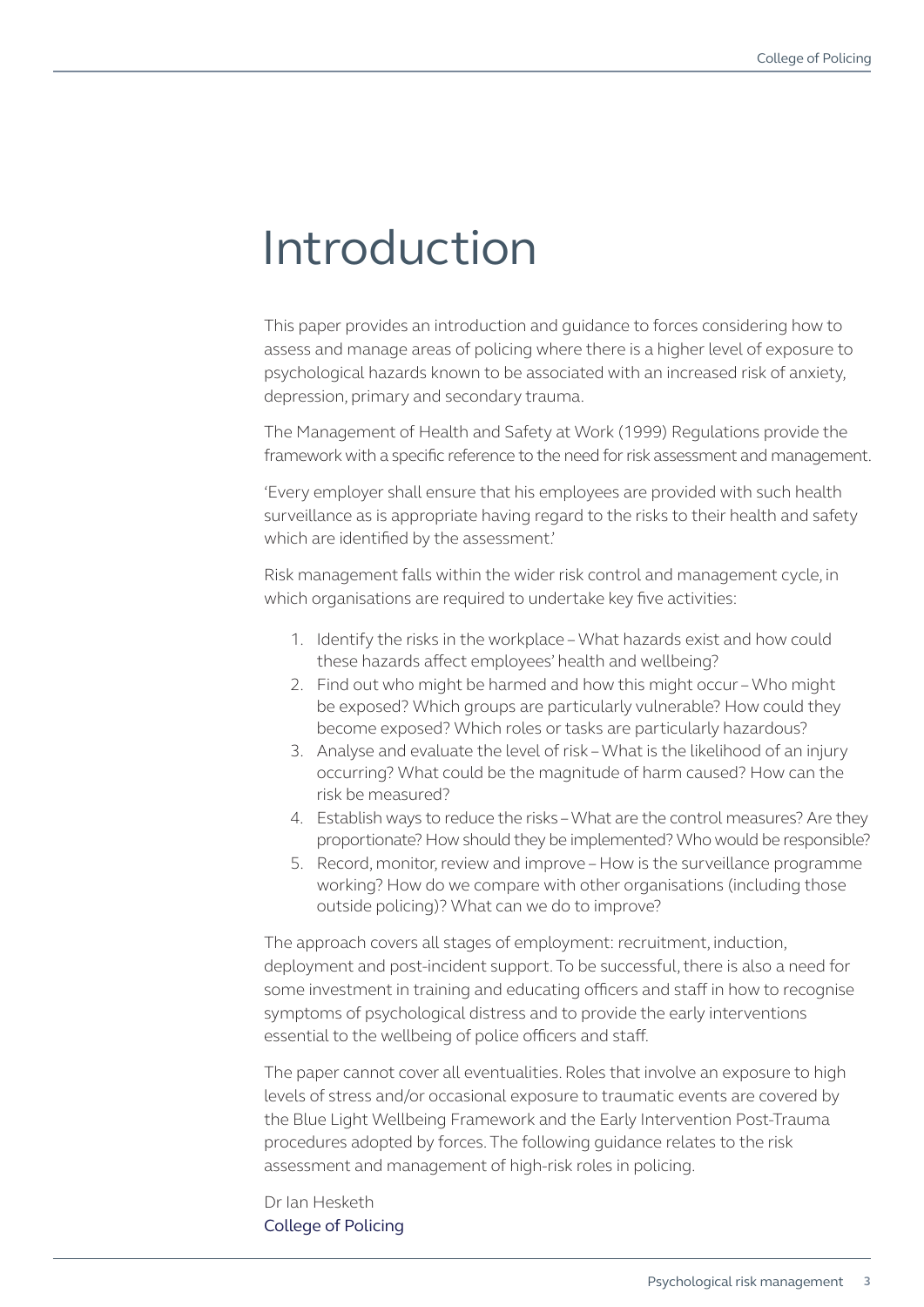# <span id="page-5-0"></span>Guidance

This guidance applies to all areas of policing with high levels of psychological hazard. Police forces are committed to promoting the health, safety and wellbeing of their staff and officers by providing suitable working arrangements and environments.

The College of Policing recognises that some officers and staff are exposed to a higher level of distressing experiences, materials and/or information and acknowledge that this exposure can affect mental and emotional health and wellbeing. It is the duty of each force to assess these psychological hazards and put in place reasonable controls to mitigate and manage the psychological risk to employees.

While the core of this guidance comes from health and safety legislation, some of the elements are taken from a military approach adapted for a policing environment.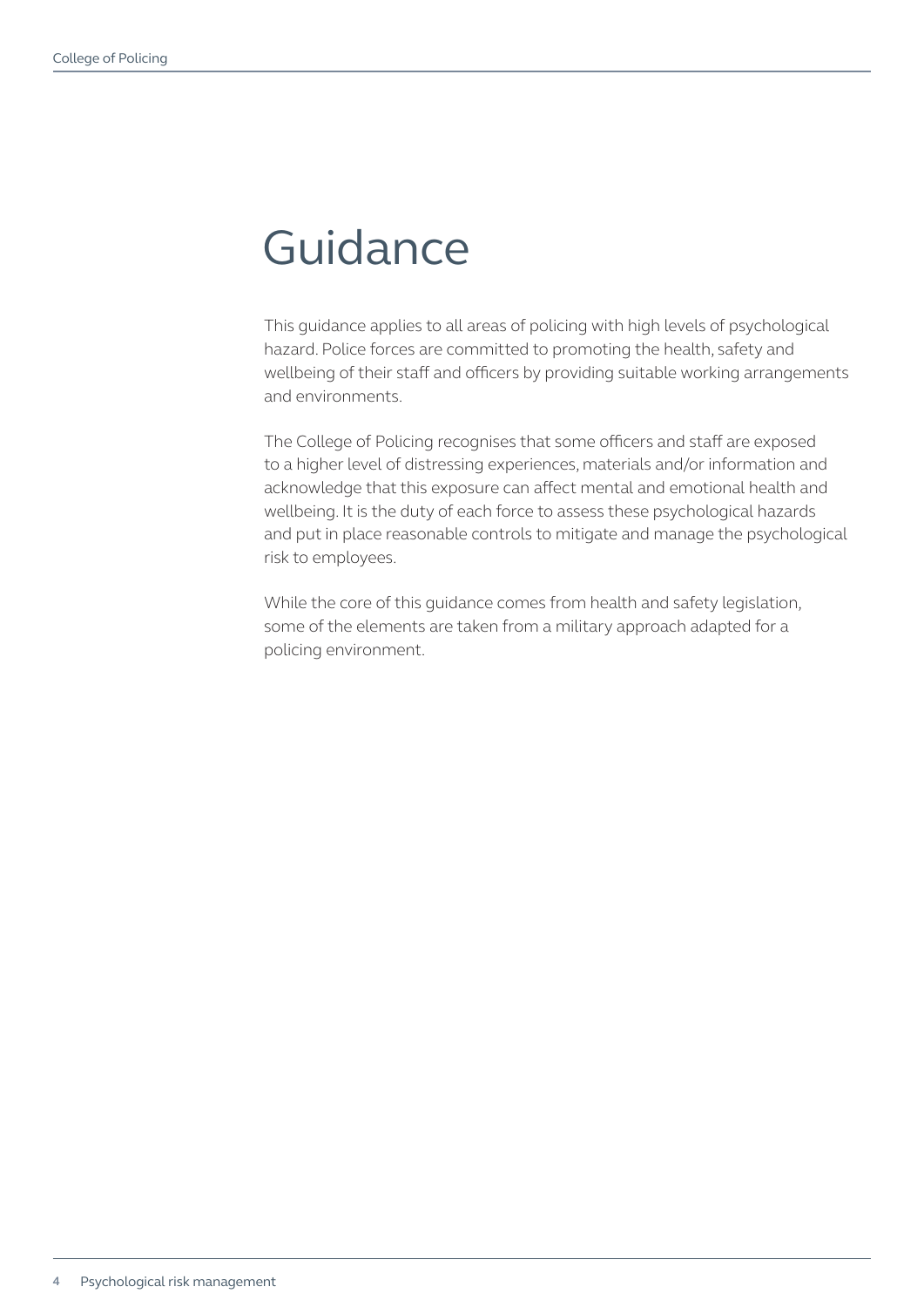# <span id="page-6-0"></span>FAQs

# What is psychological risk management and why do we need it?

Some roles carry additional vulnerability. They can interfere with an individual's emotional and mental wellbeing due to the nature of the content faced as part of that person's day-to-day activities. Many individuals have an inbuilt ability to deal with a certain level of psychological stress but this ability varies from person to person and changes over time or circumstance, largely depending on stress and resilience levels. Policy and guidance documents have been introduced to raise general awareness and provide guidance.

# Who is responsible for monitoring psychological risk?

We all are. As a line manager or peer, the psychological welfare of those with whom you work is paramount. Psychological risk management has been established to oversee managing psychological risk, particularly to officers and staff who carry out vulnerable roles.

# What must I be aware of in a vulnerable role?

Primarily it is about recognising and understanding your own responses to psychological threats and how you manage this. Raise issues of concern with line management if you feel your work involves an increased risk of psychological hazards. Seek advice and, if necessary, counselling through your occupational health (OH) or welfare support services if you become aware of a problem within yourself.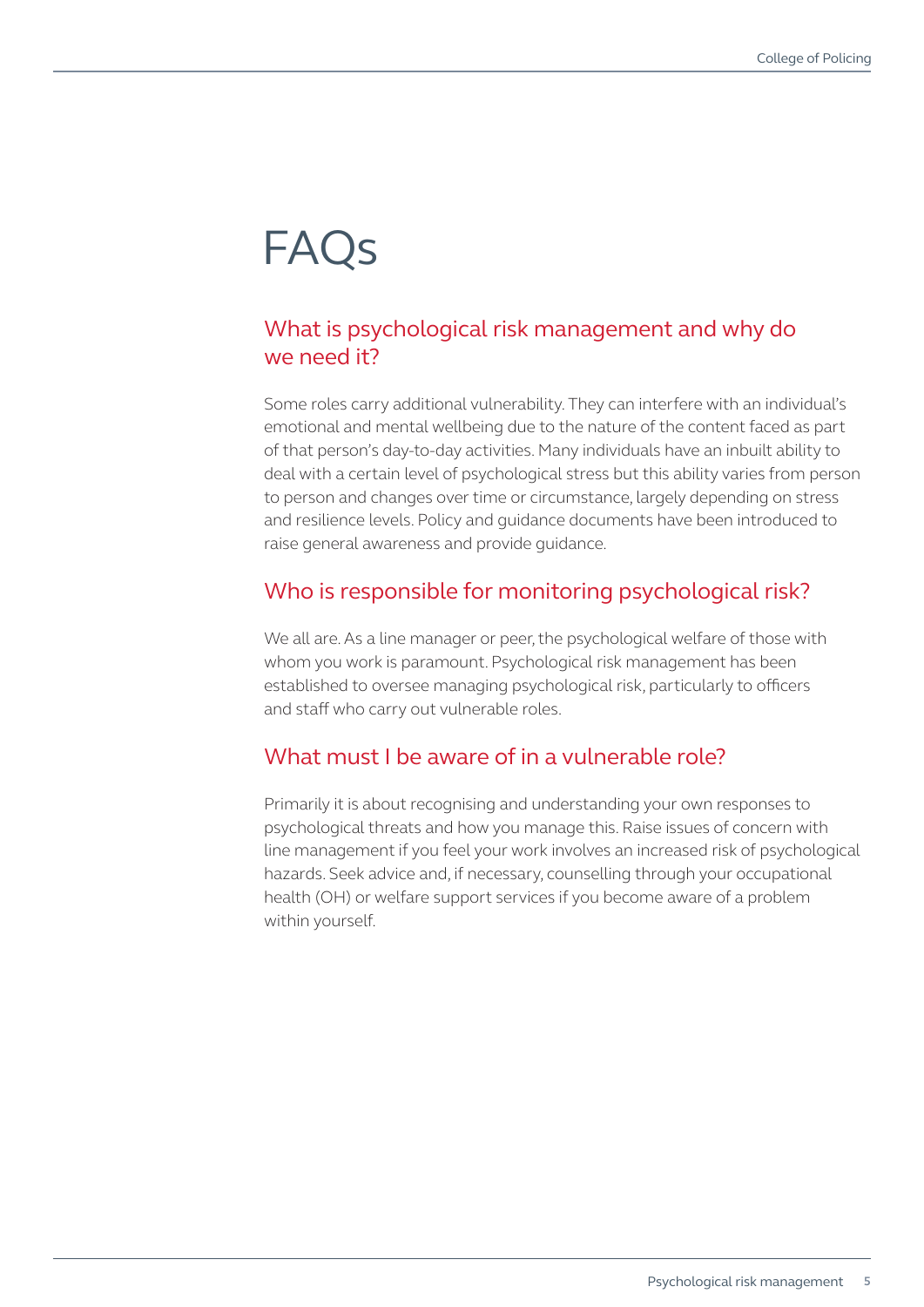### What must I be aware of as a line manager?

Develop an environment that destigmatises mental health and encourages reporting concerns. Make a judgement if roles are at danger of causing psychological risk. Potential exposure to psychological risks must be clearly stated in a post's job specifications and terms of reference. Within the working environment, ensure staff adhere to clear protocols. Limit access to sensitive material. Provide debriefs, impact monitoring and supervision at regular intervals as appropriate.

## What help is available?

Officers and staff should familiarise themselves with the concept of psychological risk management. An individual should be able to raise concerns with their line manager, peers, welfare staff or occupational health at any time and expect to be supported. A list of mental health trained staff should be made available to all staff on a range of media, such as newsletters, internal comms and intranets. Regardless of rank or position, it is everyone's responsibility to understand, identify and report psychological risks in the workplace. All personnel should adhere to and promote a culture where psychological effects are not seen as a sign of weakness or incompetence in any circumstance.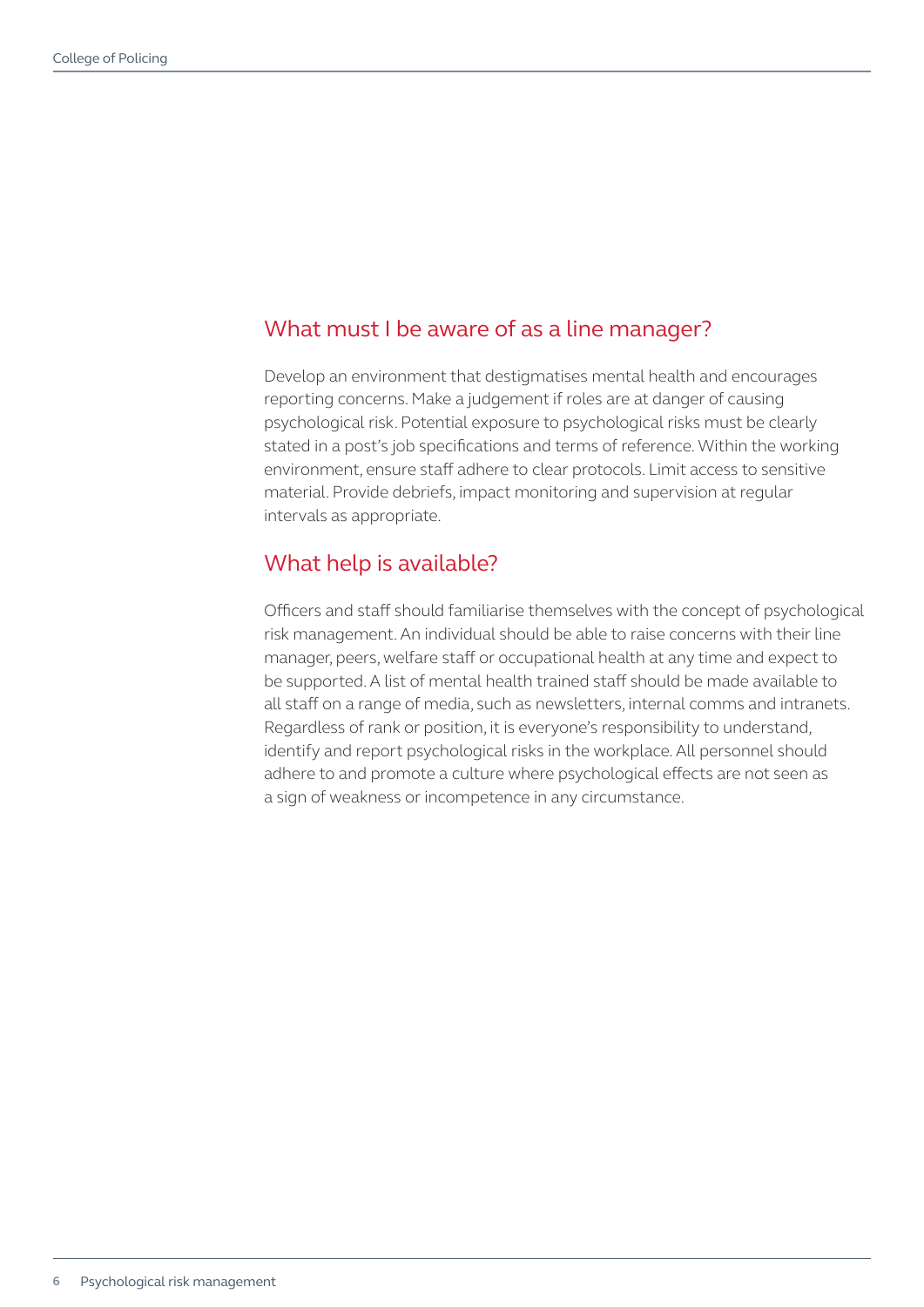# <span id="page-8-0"></span>Risk assessment and management

# 1. Identify the risks in the workplace

Many policing activities are known to have a potential for causing psychological harm and therefore can be foreseen. The Health and Safety Executive developed management standards, identifying five potential hazards which should be monitored and controlled in organisations (HSE 2009). These stress-related hazards include:

- lack of control and support
- exposure to conflictual relationships
- poorly defined roles
- organisational change.

These hazards can result in workers suffering psychological injuries, including anxiety and depressive disorders.

In addition to workplace stress, several policing roles are exposed to more extreme hazards as part of their work. These officers and staff are exposed directly or indirectly to death, trauma and distress where the possibility of psychological injury is known and is therefore foreseeable. There is a significant body of evidence to show that workers directly or indirectly exposed to traumatic events during their work have an increased risk of developing post-traumatic stress disorder, major depression, anxiety, alcohol or drug dependency (Breslau 1998). These include:

- body handling
- shootings
- rape and other sexual assaults
- transportation disasters
- physical attacks
- verbal threats
- harassment
- accidents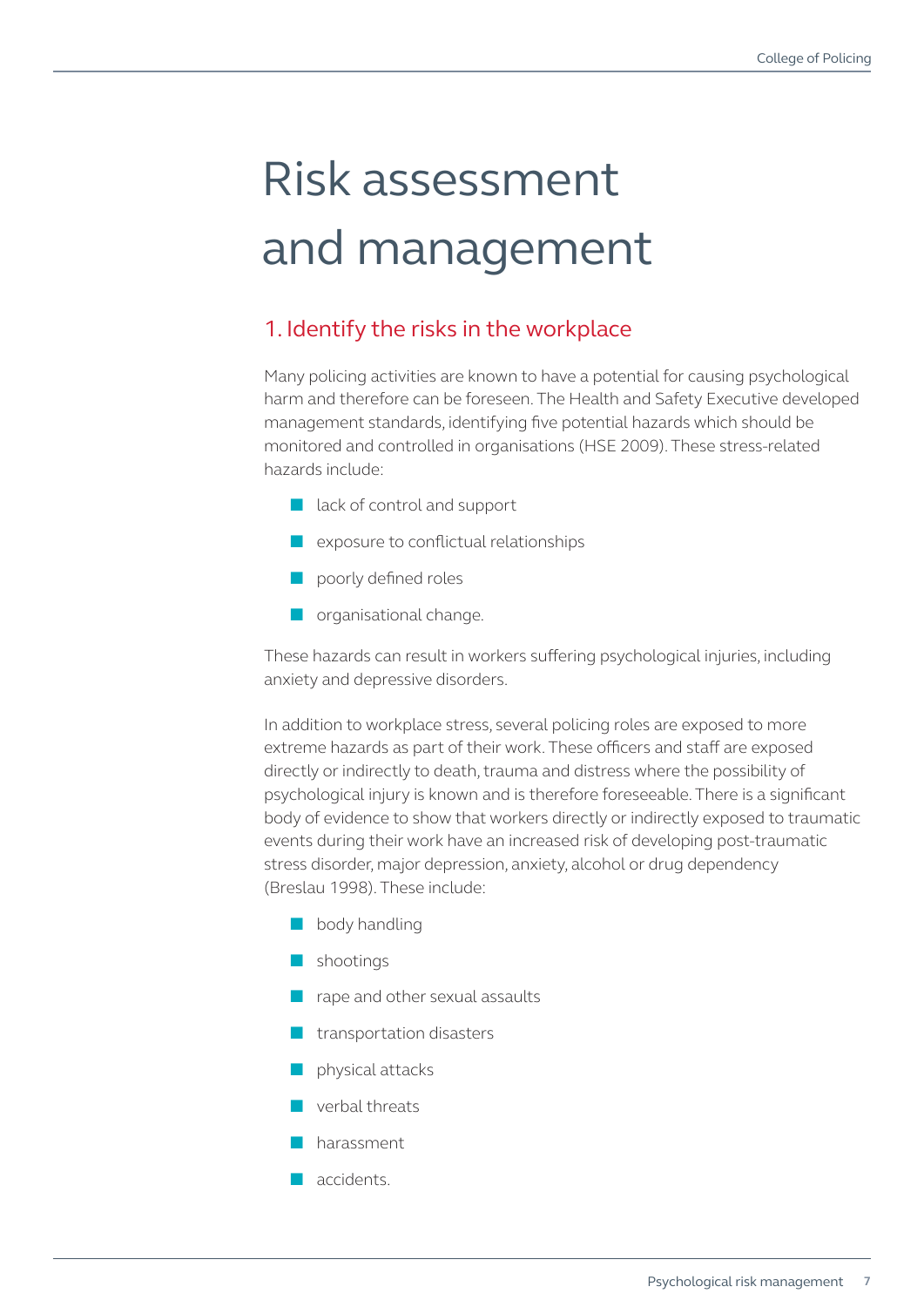The latest version of the American Psychiatric Association guide to psychiatric disorders (APA 2013) provides descriptions of stress-related hazards which can lead to post-traumatic stress disorder, acute stress disorder and adjustment disorder.

During this phase of the cycle, each force should examine all the roles in their organisation to identify any known hazards to the psychological health of employees. Human resources and occupational health should be alert to research and case law relating to work-related psychological injury. This may involve looking at claims for compensation, stress/trauma research and epidemiology.

#### 2. Find out who might be harmed and how this might occur

After the risk assessment, the next stage of the control cycle is to identify which officers and staff are at greatest risk and how they might be harmed. There is growing evidence to show that certain employees are at more risk than others. The Management of Health and Safety at Work Regulations identify several categories of employees who require attention, including new recruits, new and pregnant women.

Research in to anxiety, depression and traumatic stress has shown a wider range of vulnerability. This includes:

- gender
- personality
- education level
- pre-existing disorders
- early life abuse.

These factors have been shown to increase the impact of an exposure to a hazardous event and need to be considered in recruitment, task design and providing support. Identify which individuals may be at more risk, introduce reasonable adjustments and take account of these vulnerabilities when planning and undertaking a surveillance programme (Breslau 2009, Alexander & Klein 2003, McFarlane 2004).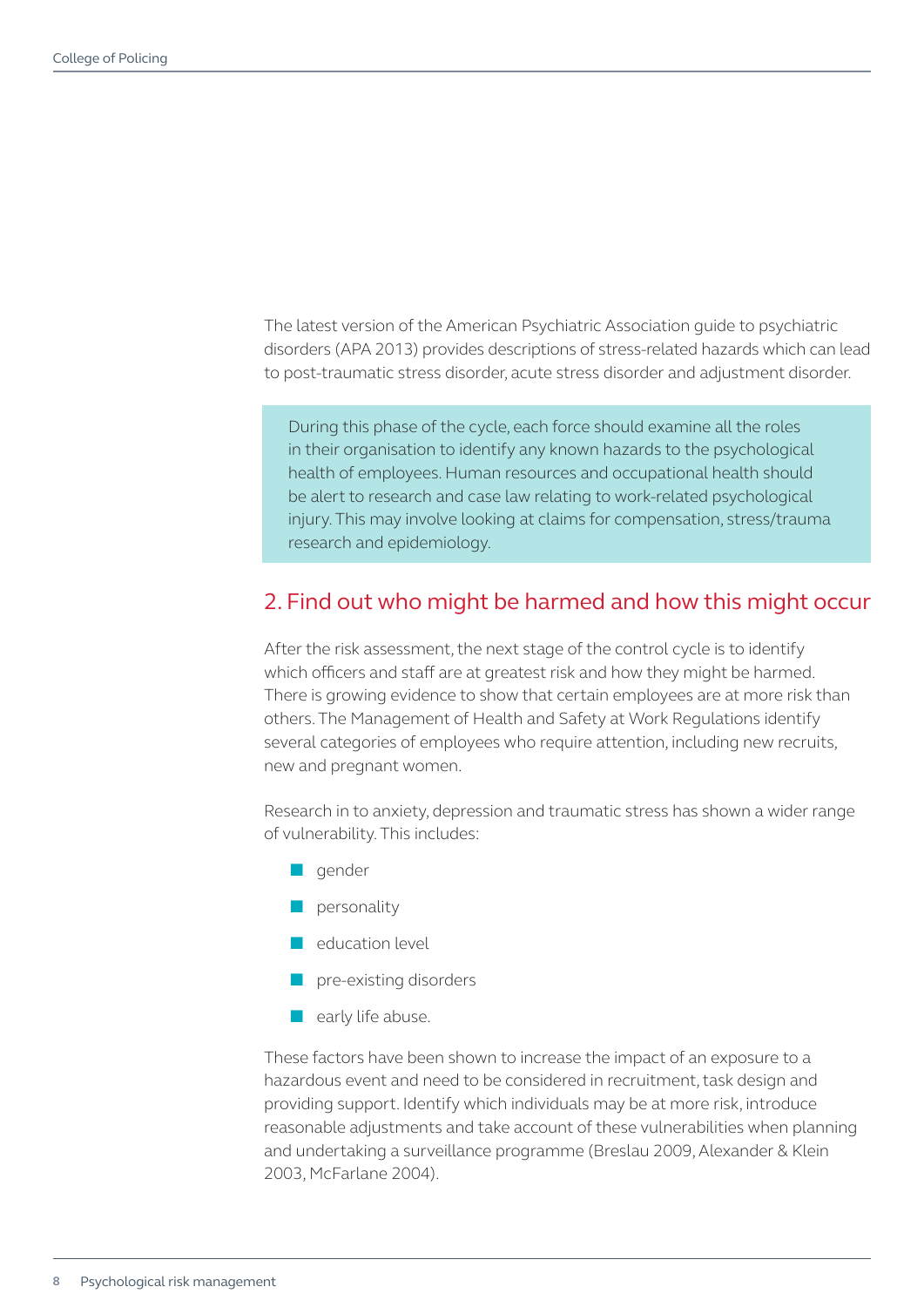This phase of the control cycle requires forces look at how a particular employee may become exposed to a hazard. Understanding roles and how these roles are undertaken is important. This would generally require an interview with workers to find out how they engage in hazardous tasks to identify what might be involved in increasing or mitigating the risks. For example, a child protection officer's role is to identify, assess and investigate risks to children. If a child protection officer has a child of a similar age to an abuse victim, this could increases the risk of secondary trauma. This risk may be increased or mitigated by the levels of training, emotional preparation and support provided.

### 3. Analyse and evaluate the level of risk

The most effective way to systematically analyse and evaluate the impact of the psychological risk in an organisation is through psychological screening. Check the reliability and validity of the questionnaire and make sure that the person administering and interpreting the results is trained and competent in psychometric testing. Several questionnaires and screening tools have been developed and can be used to help analyse and evaluate the level of psychological risk faced by workers. Research has been undertaken in clinical and organisational settings to create measures which assess the levels of symptoms and identify vulnerability and protective factors implicated in the development of psychiatric disorders. Wilson and Keane (2004) provide a good review of the assessment tools and their reliability and validity in assessing trauma symptoms.

An effective surveillance programme should also measure other relevant factors, including personal vulnerability where gender, introversion/extroversion and neuroticism/emotional stability have been shown to be important factors (Tehrani 2016). Several psychometric tools can be used to measure personality. One of the earliest is the three factor EPI (Eysenck & Eysenck 1975) and, more recently, the five factor NEO-PI (Costa & McCrae 1992). Both personality questionnaires measure the important extraversion/ introversion and neuroticism/stability continuums. Personality tests can only be interpreted by a British Psychology Society registered and qualified test user (BPS 2014).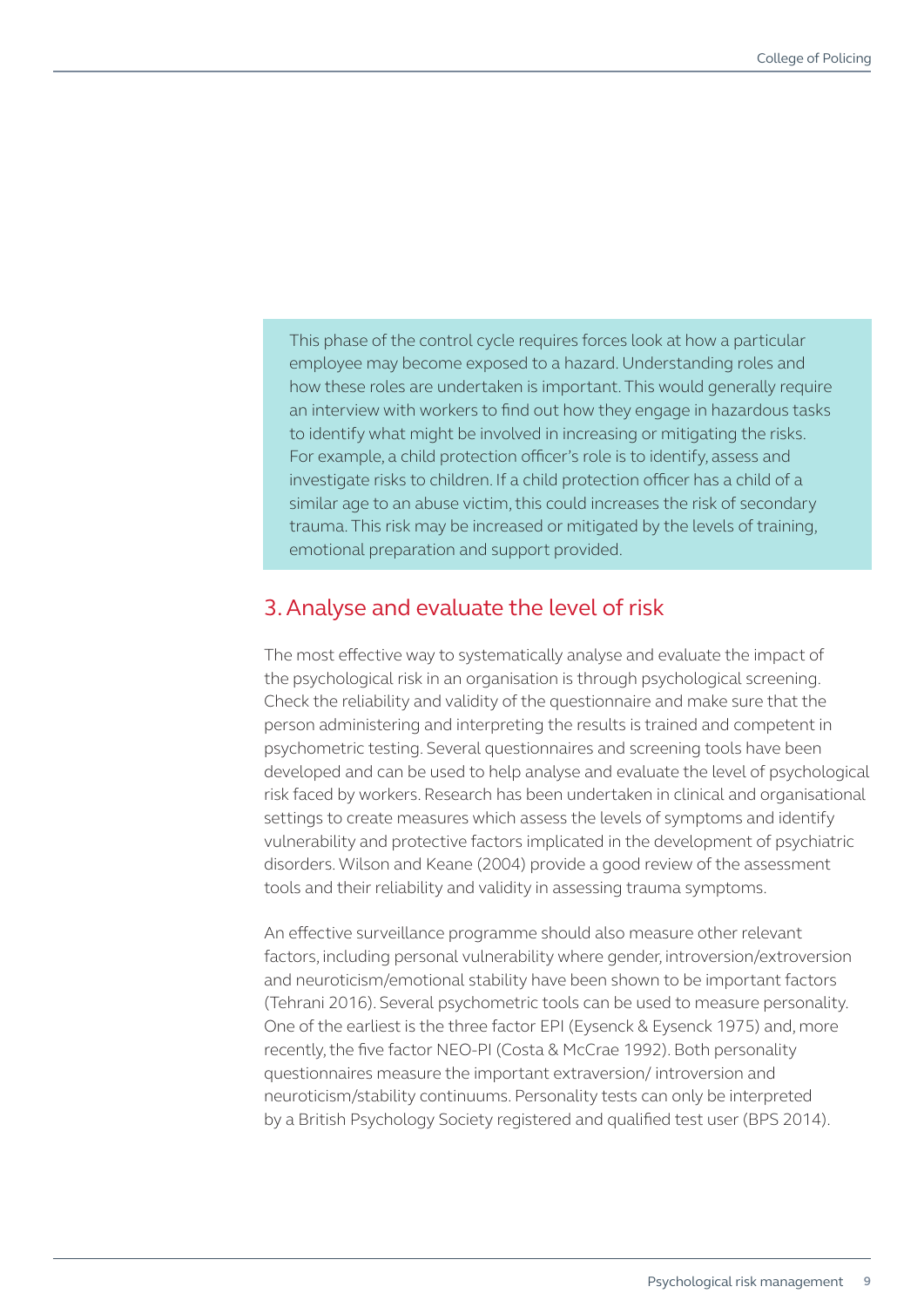The effective use of coping skills and personal resilience factors can also be helpful in identifying vulnerability to harm. There are several valid and reliable measures that can be used to assess individual resilience, including measures such as COPE (Carver et al 1989), hardiness (Bartone et al 2008) and sense of coherence (Antonovsky 1993). Some of these questionnaires can only be used by a registered psychologist (BPS 2014). Others are more widely available (Brewin 2005). Resilience training sessions can also be an effective means of improving personal resilience (Hesketh et al 2015) and the use of self-administered online awareness instruments can also be used, such as i-resilience (Robertson & Cooper).

Forces may access a provider of electronic psychological screening or employ a suitably qualified psychologist to undertake the screening on their behalf (ACPO 2009). Screening is normally managed by OH. Having undertaken surveillance screening, OH should identify the psychological hotspots where employees are experiencing above the expected levels of clinical symptoms.

An OH adviser should speak to the managers and employees to identify what might have caused the raised prevalence of symptoms, examining organisational factors including recruitment, training, procedures, workload and control or changes in the nature, incidence or magnitude of the psychological hazard.

As the use of psychological surveillance increases, it should become possible to benchmark with organisations facing similar hazards.

#### 4. Establish ways to reduce the risks

- The control cycle involves three levels of risk reduction interventions:
- $\blacksquare$  primary interventions change working practices or procedures
- secondary interventions help employees detect and manage their responses to hazards without attempting to eliminate or modify them (training aimed at increasing resilience and coping skills is useful in reducing the impact of psychological hazards)
- tertiary interventions-provide individual support to people who become ill, facilitating a return to work and learning lessons about causation (Jordan et al 2003).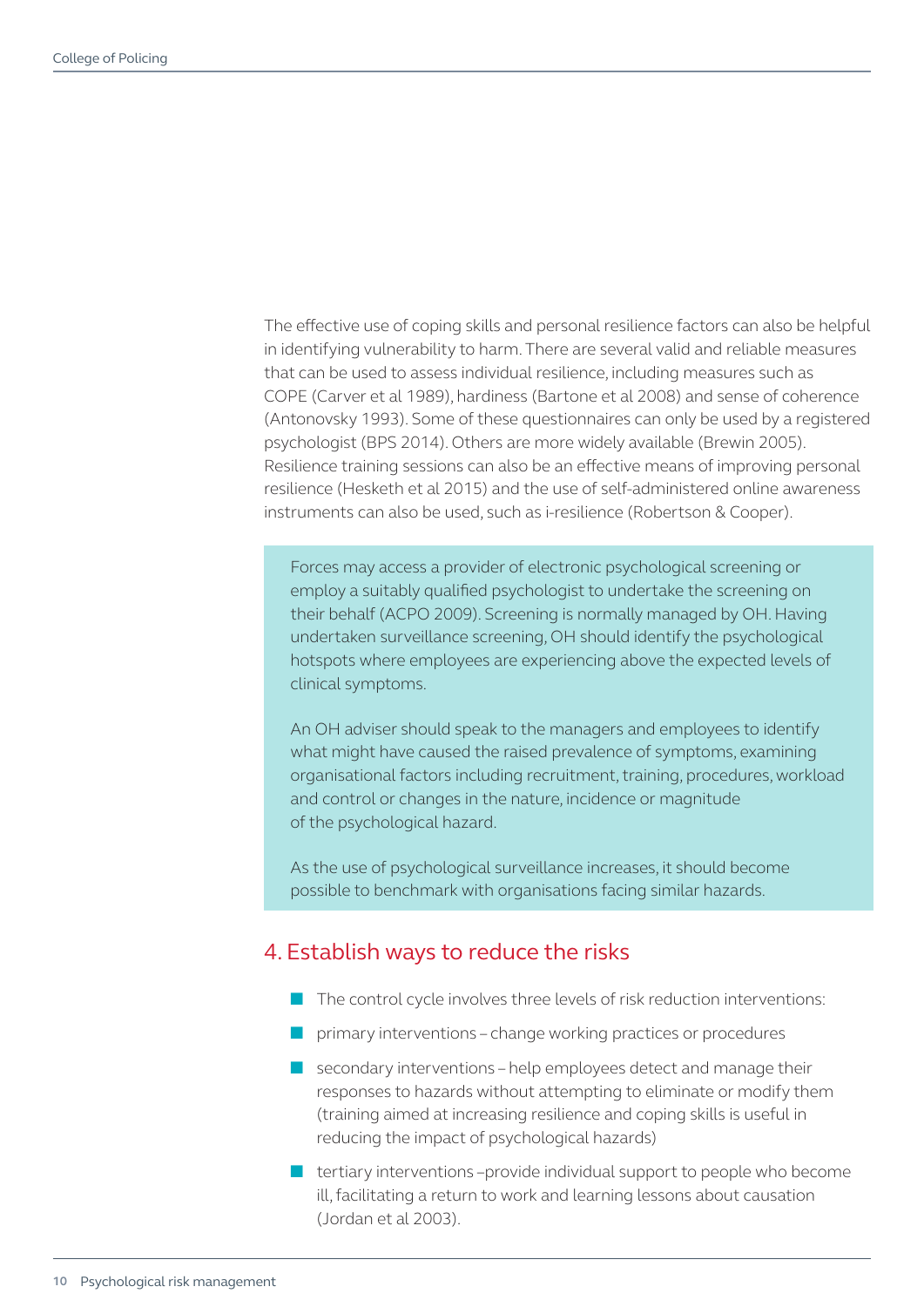Police forces should concentrate on facilitating primary interventions as these reduce risks at source. Primary interventions require management agreement and support as they typically involve changes in ways of working, equipment or procedures. Benchmarking with other organisations can identify gaps and opportunities for improvements. This is a good way to highlight what might be done to reduce the primary risks.

Secondary interventions can involve the force in developing educational presentations to help the employee recognise how to reduce the risk of psychological harm and identify the early signs of distress. One of the more effective ways of reducing the risk of psychological ill-health is the structured interview with employees, which combines secondary and tertiary interventions. Offer employees identified as experiencing difficulties in the screening a structured interview which will help to identify the most appropriate intervention options. These options may include training to increase resilience or coping, an adjustment to the role, additional management support or redeployment to an alternative role. Employees suffering from clinical symptoms may require a referral for therapy or psychiatric treatment.

#### 5. Record, monitor, review and improve

Organisations need to maintain records of the way that they are handling physical and psychological risks to employees. Not only is this important to the surveillance process but it also helps to demonstrate that the organisation is meeting its legal duties. OH departments should work with management to ensure that data is collected and that opportunities for improvement are taken.

Forces must maintain a risk register which covers any significant psychological risk and a record of the results from the programme of psychological surveillance. OH should provide management with the information on the fitness of employees to undertake their role. Where the employee is currently unfit, the organisation should provide guidance on any adjustments or need for redeployment in an alternative role. It should also provide management information on the operation of the surveillance programme, the numbers of people engaging in the programme, number of roles assessed as needing to be part of the surveillance programme, levels of fitness, areas of concern and opportunities for improvement (Everton 2014).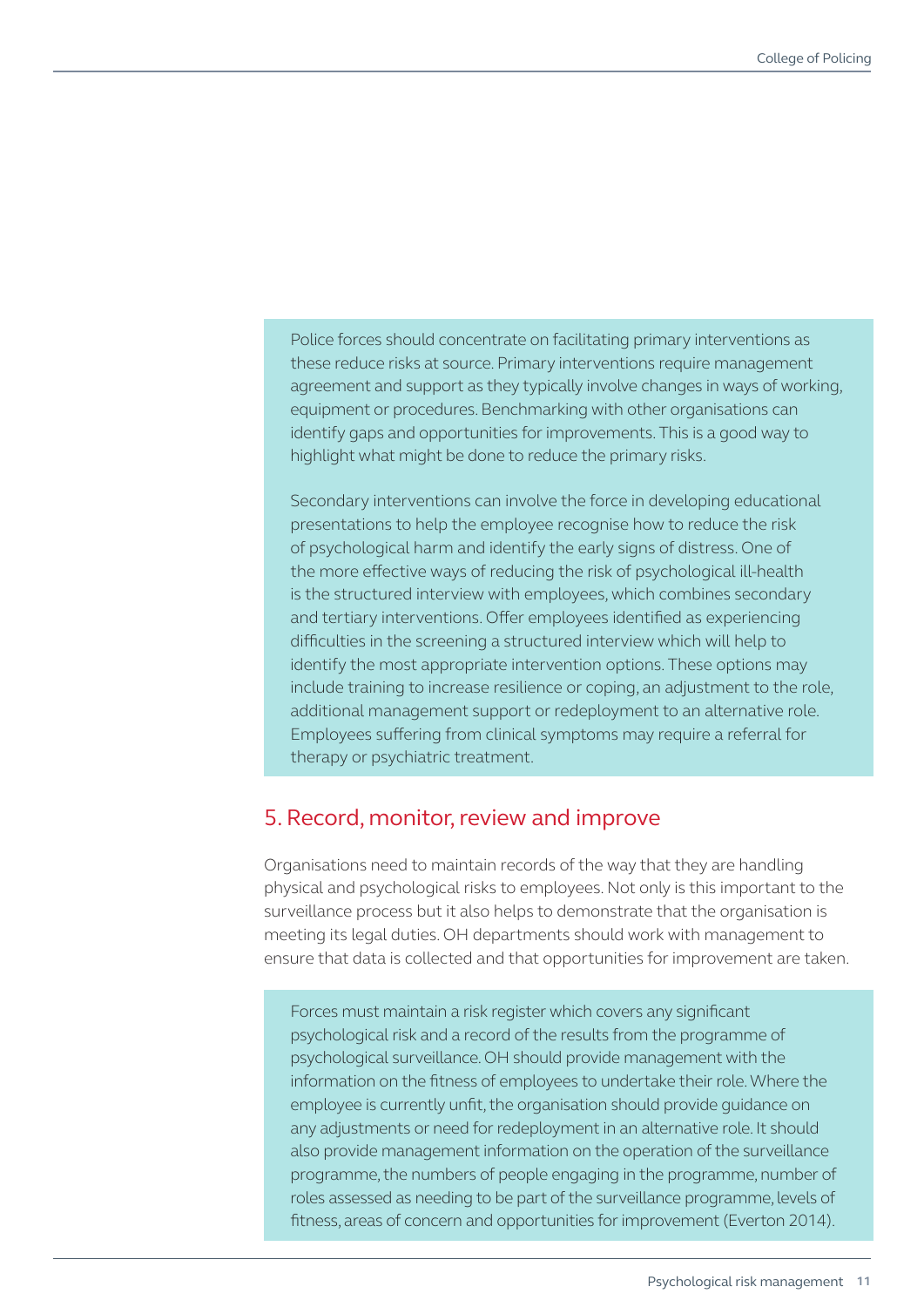# Psychological risk management procedures

### Recruitment

Organisations should assess and regularly review roles which pose a psychological hazard to the wellbeing of officers and staff. They should make applicants aware of the nature of the risks and identify the requirement that applicants may need to undergo predeployment assessments, monitoring and review. Line managers should make sure that high-risk roles are assessed and then reassessed at least every two years, or more often where roles change.

Recruitment materials should clearly indicate those roles which have been identified as involving a higher level of psychological risk. Where there is to be pre-employment screening and/or regular mandatory screening, this should be clearly described.

Any psychological screening tools, including questionnaires, need to be reliable and valid. Psychological interviews or assessments should only be carried out by qualified practitioners.

# During appointment

Line managers should conduct regular one-to-ones with officers and staff to proactively monitor the volume and nature of their exposure to psychological hazards. This should also take account of any individual vulnerabilities which may affect resilience. This may include any personal issues such as the birth of a child, a bereavement or illness. Where necessary, the line manager may make an adjustment to the work or, if they need more information or support, refer the individual to OH.

The organisation should hold regular resilience-building sessions where teams can share their approaches to dealing with psychological hazards. Individual or group debriefing of particularly distressing or violent incidents can provide similar benefits. Line managers should promote internal and external support networks that are available to officers and staff, for example, HSE stress management competencies. Where necessary, make referrals to OH for a psychological assessment and additional support.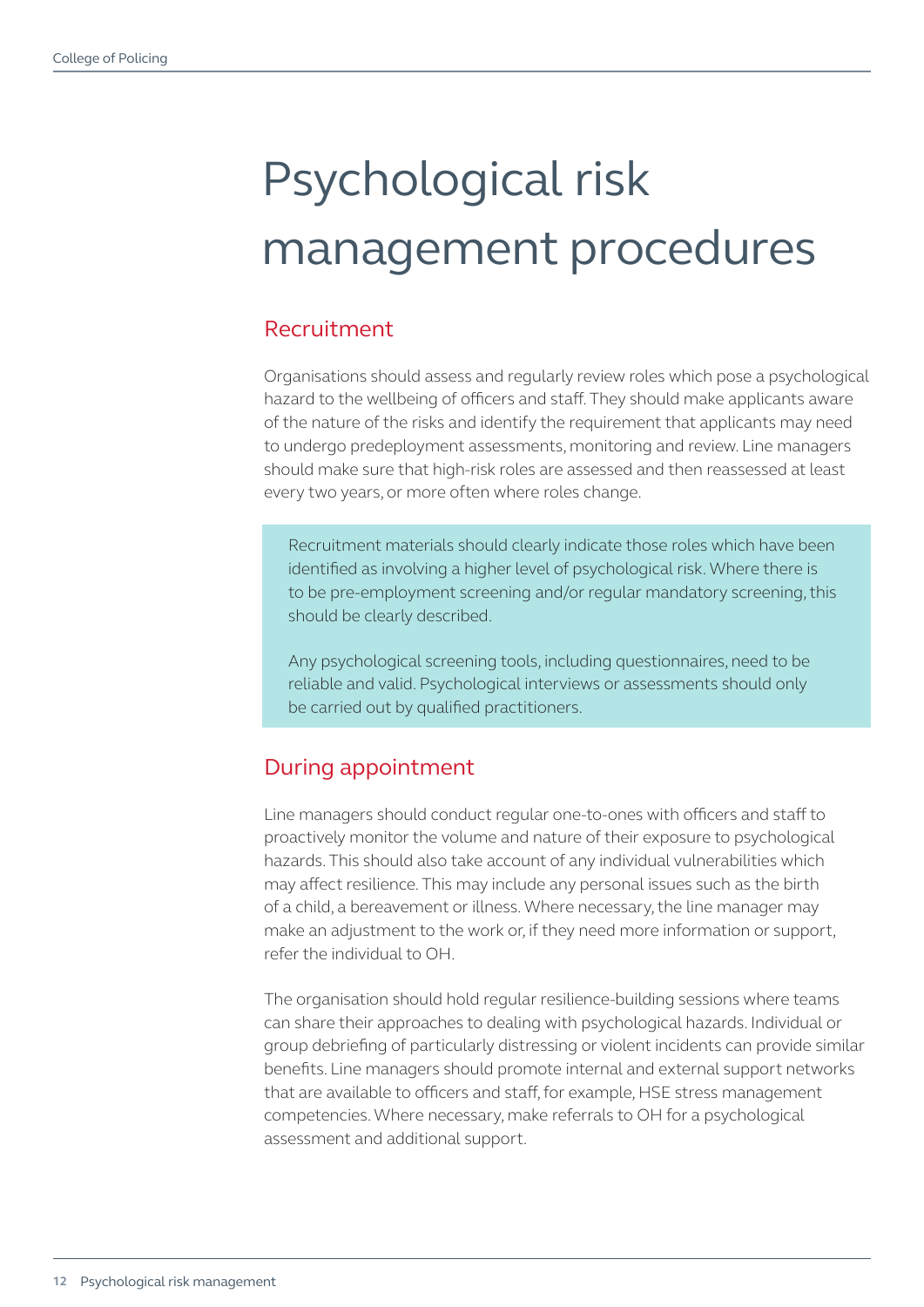<span id="page-14-0"></span>One-to-one sessions should take place at least four times a year. They should also take place following any absence or where the team member's circumstances change. Resilience can become depleted with time, with the need for consideration being given to introducing job rotation and tenure for particularly demanding roles.

#### Aftercare

Line management should offer access to advice and review the wellbeing of all staff leaving posts assessed as putting staff at risk of psychological hazards. Where an individual has been found to have become sensitised to a particular kind of traumatic hazard, the organisation should take care to ensure that future deployments do not pose a risk of reactivating a trauma response. Where an officer or staff member leaves a high-risk role and a welfare concern remains, there should be a referral to OH so an assessment of the need for continuing support can be undertaken.

The impact of a traumatic exposure can be long term. Trauma responses can be re-triggered by any reminder of the original traumatic event. This can affect the remainder of the officer's working life and, in a small number of cases, can involve serious psychiatric difficulties which make it impossible for the individual to continue working in policing.

### Support and support services

Line manager and peer support is important in preventing the development of psychological trauma responses. Team attitudes that recognise the need to share concerns and to provide peer support will help to build resilience. A positive leader who provides recognition, positive engagement, clear direction and openness for the team will provide an atmosphere where there is an enhanced level of resilience (Cunha, Cunha & Rigo 2009). Individuals should be able to raise concerns and be supported for any psychological issues by their line manager.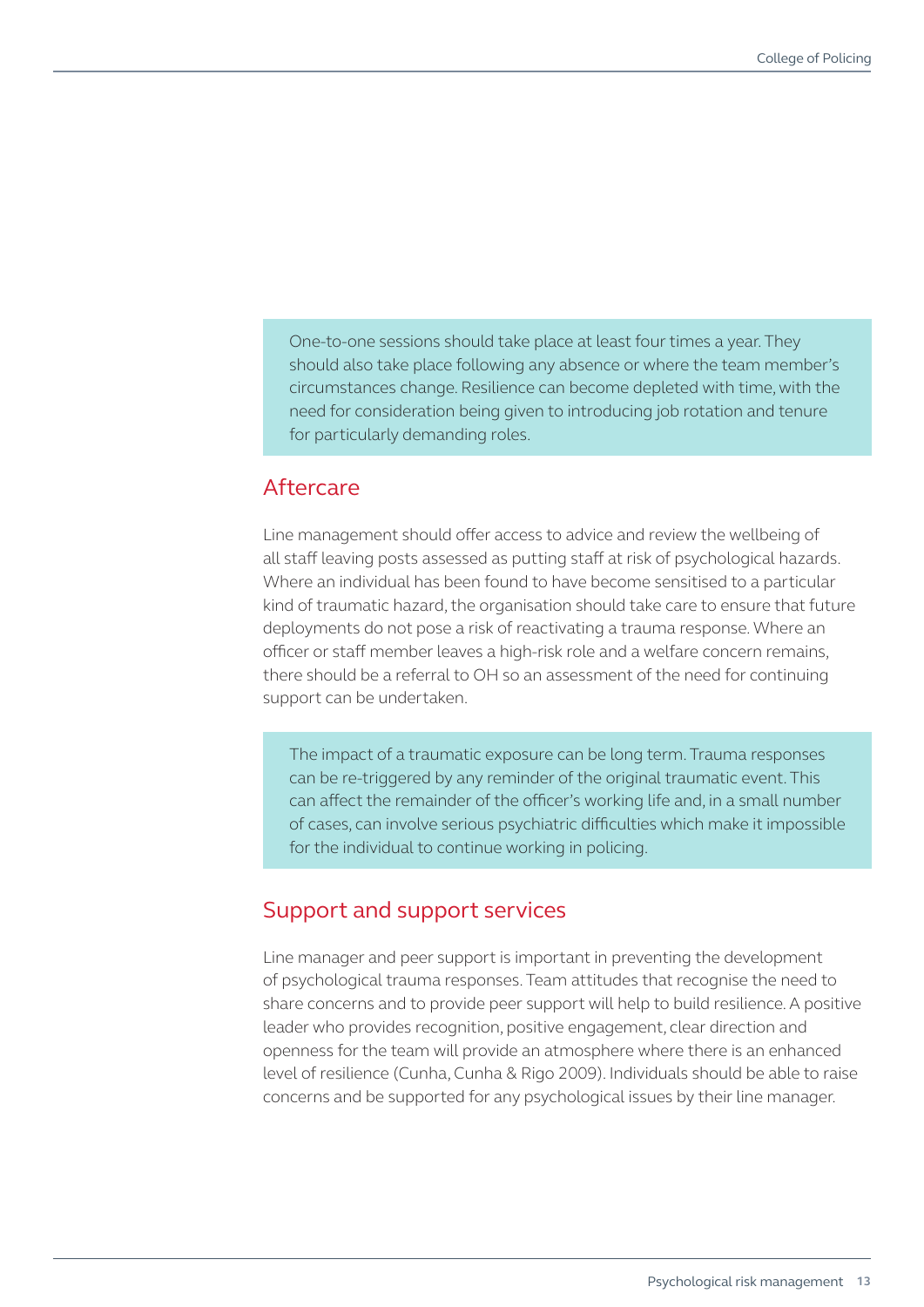There should also be easy access to OH, welfare and peer supporters or ambassadors without fear of being stigmatised. OH's role is to assess fitness for work and to advise line managers on rehabilitation and the need for work-related adjustments. When required, OH practitioners can make appropriate referrals to other health care professionals, including general practitioners, psychologists and psychiatrists.

As part of the risk management process, police forces should monitor and review the screening results and encourage regular discussions, monitoring and reflective practice as control measures.

### Roles and responsibilities

As a line manager or peer, the psychological welfare of those with whom you work is paramount. Regardless of rank or position within a force, it is everyone's responsibility to understand, identify and report psychological risks in the workplace. Adhere to and promote a culture where psychological effects are not seen as a sign of weakness or incompetence.

Some roles within forces have the potential to interfere with an individual's emotional and mental wellbeing due to the nature of the content faced as part of their day-to-day activities. Although not exhaustive, these psychological stressors may result from viewing one or many disturbing images and reports, reading accounts of violent actions and dealing with day-to-day exposure to conflicts and crisis.

The roles and responsibilities of individuals involved in psychological risk management should be detailed in a force policy document.

#### Senior management responsibilities

- Develop and introduce policies and procedures for assessing and managing psychological risk.
- Provide adequate resources to effectively manage psychological risk.
- Role model behaviours and values-based promotional assessments.
- Document support services in place for individuals, peers and line managers who are or may be affected by psychological hazards which can cause psychiatric conditions.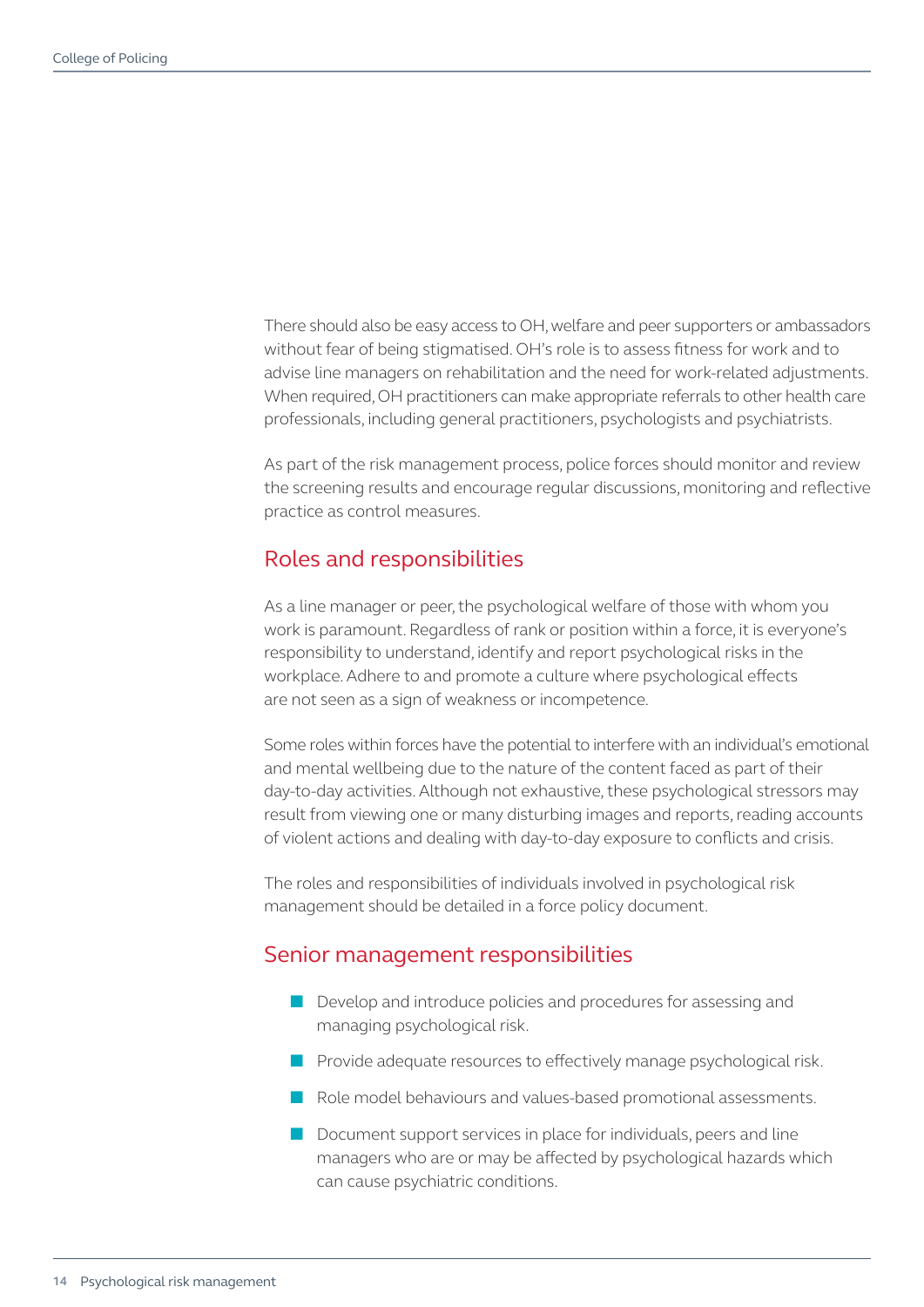- Foster an organisational culture where officers and staff can approach appropriately trained individuals and line managers in confidence that this will not be seen as a sign of weakness or incompetence.
- Agree and regularly review terms of reference for psychological risk management.

#### Line management responsibilities

- Identify and assess high-risk roles.
- Manage workloads and demands.
- Support team members.
- Monitor the impact of roles posing a psychological hazard.
- Refer troubled team members for extra support.
- Provide a positive leadership model.

#### The Federation/union responsibilities

- Identify concerns to management.
- Support resilience building programmes.

#### Human resources responsibilities

- Ensure pre-employment procedures are carried out.
- Facilitate moves to lower-risk roles when required.
- Support line management.
- Facilitate discussion between line management and OH regarding the nature of roles and the potential exposure to any psychological hazards prior to any recruiting.
- Ensure that the level of psychological hazard is clearly stated in role specifications and requirements.
- Alert applicants to the mandatory screening, assessments and debriefing that are required for the duration of the post.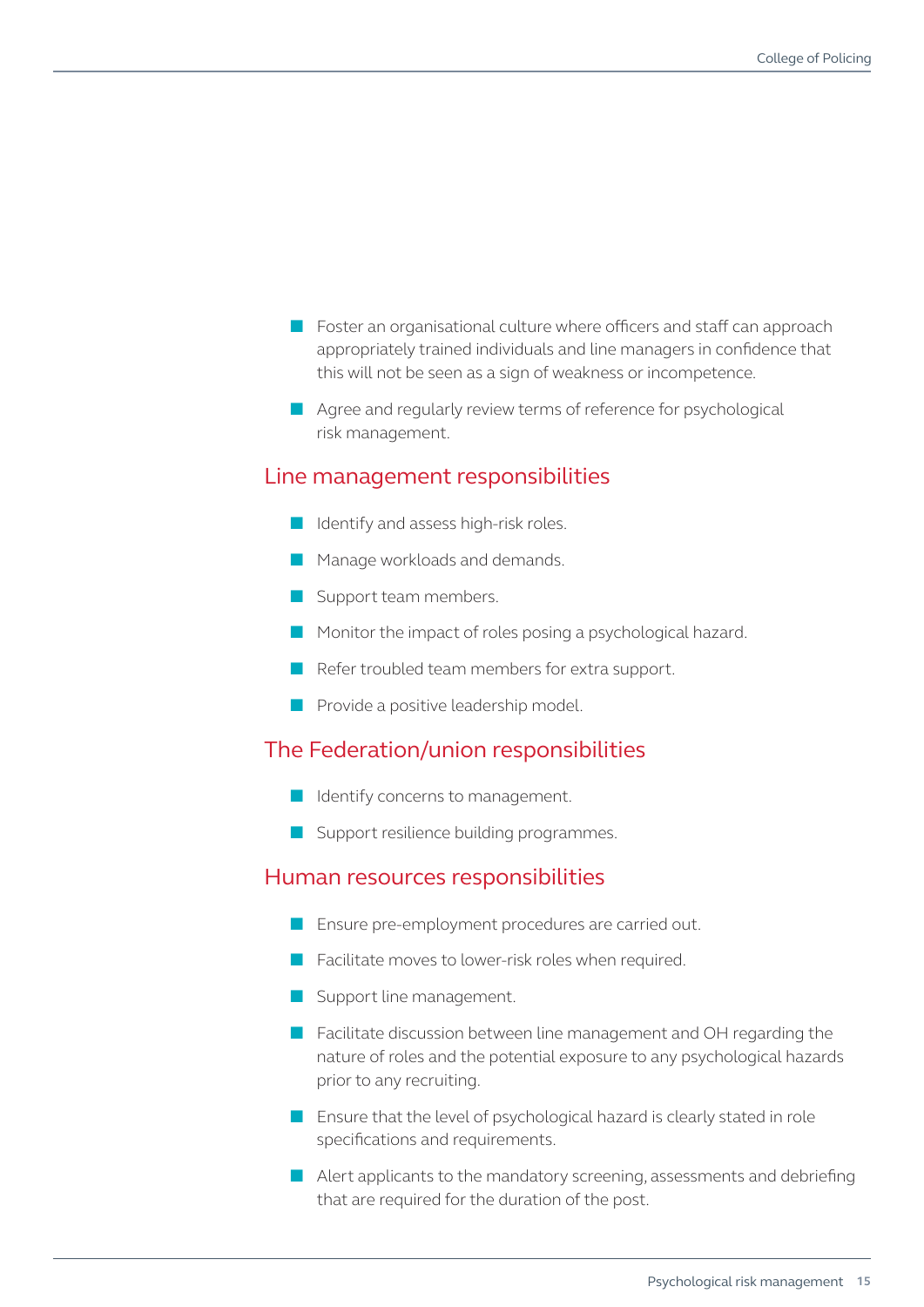### Occupational health responsibilities

- Support line managers by assessing individuals' suitability for high-risk roles.
- Advise line management on the wellbeing of officers and staff on leaving posts that are assessed as having increased risk of psychological hazards.
- Provide assessments for officers and staff who remain a welfare concern after leaving a high-risk role.
- Provide management information on the impact of the work on teams and sections.
- Provide organisational health checks and strategic healthcare advice.

#### Welfare/ambassadors responsibilities

- Support the wellbeing of officers and staff in post and on leaving posts.
- Act as a signpost for other services.
- Provide peer support to colleagues.

### Employee responsibilities

- Protect your own health and wellbeing and speak to your team leader when you are experiencing difficulties.
- Engage in any wellbeing training or support activities.
- Notice when a colleague is not coping and offer support.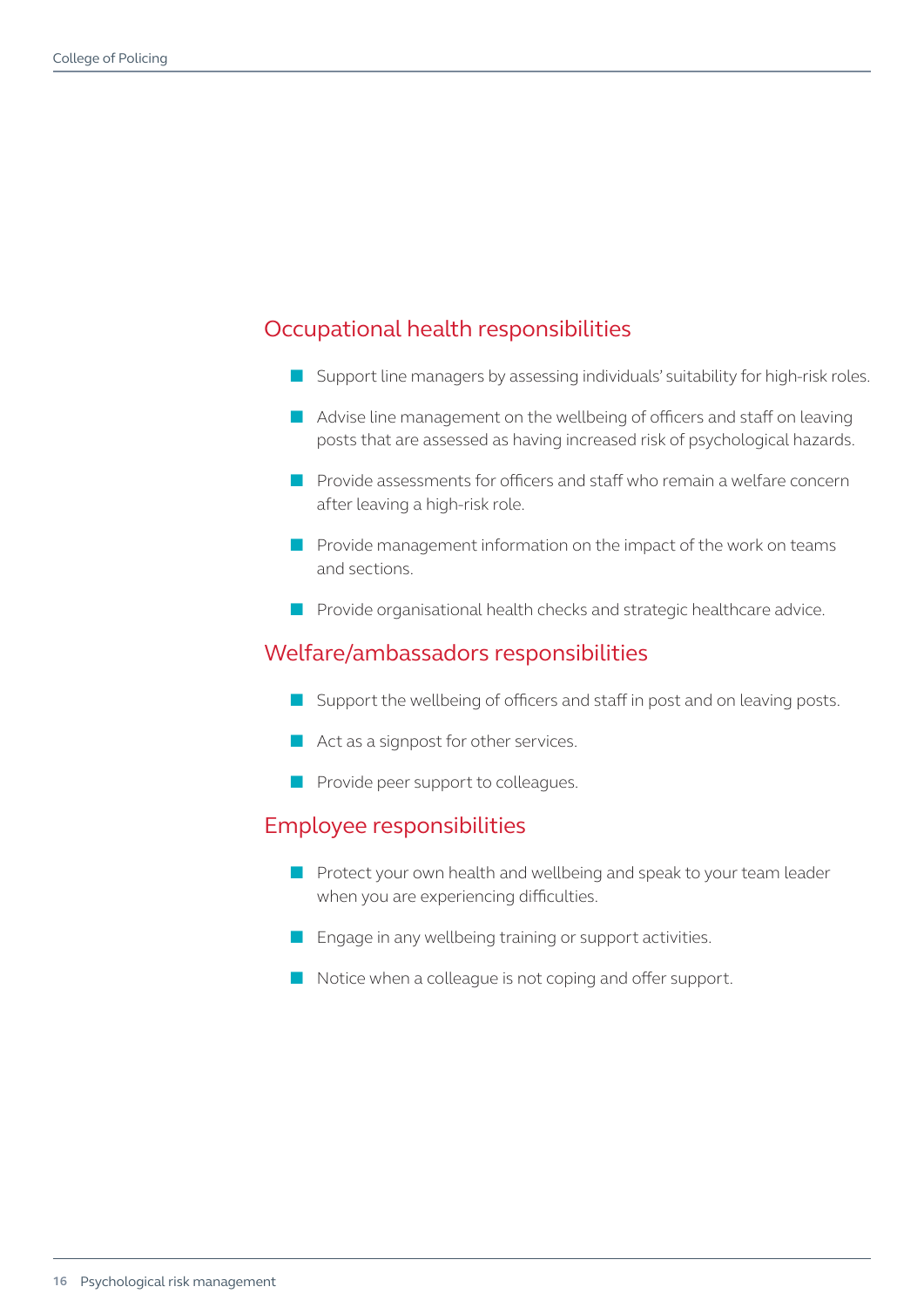# References

ACAS (2012) Defining an employer's duty of care [internet]. Available from: **<http://www.acas.org.uk/index.aspx?articleid=3751>** [Acessed 29 August 2014]

ACPO (2009) ACPO Combating Child Abuse on the Internet (CCAI): Practice advice on the protection of workers engaged in identifying, investigating, tracking and preventing on-line child abuse (internal document).

Alexander, D., Klein, S. (2003) The epidemiology of PTSD and patient vulnerability factors. Psychiatry 2(6) pp 22-26.

Antonovsky, A. (1993) The structure and properties of the sense of coherence scale. Social Science Medicine 36(6) pp 725-733. Amsterdam: Elsevier.

APA (2013) Diagnostic and Statistical Manual of Mental Disorders (5th edition). Washington DC: American Psychiatric Association.

Bartone, P.T. et al (2008) Psychological hardiness predicts success in US army special forces candidates. International Journal of Assessment and Selection 16(1) pp 78-81. Hoboken: John Wiley & Sons.

BPS (2014) Psychological Testing Centre [internet]. Available from **<http://www.psychtesting.org.uk/>** [Accessed 6 April 2017]

Breslau, N. (1998) Epidemiology of Trauma and Posttrauamtic stress disorder (in Yehuda, R. Ed. Psychological Trauma). Washington DC: American Psychiatric Association.

Breslau, N. (2009) The epidemiology of trauma, PTSD, and other posttrauma disorders. Trauma, Violence and Abuse 10(3) pp 198-210. Thousand Oaks: Sage Publications.

Brewin, C. (2005) Systematic review of screening instruments for adults at risk of PTSD. Journal of Traumatic Stress 18(1) pp 53-62. Hoboken: John Wiley & Sons.

Carver, C.S., Scheier, M.F., Weintraub, J.K. (1989) Assessing coping strategies: A theoretically based approach. Journal of Personality and Social Psychology 56 pp 267-283. Washington DC: American Psychological Association.

Costa, P.T., McCrae, R.R., (1992) Normal personality assessment in clinical practice: the NEO Personality Inventory. Journal of Personality and Assessment 4 pp 5-13. Abingdon-on-Thames: Taylor and Francis.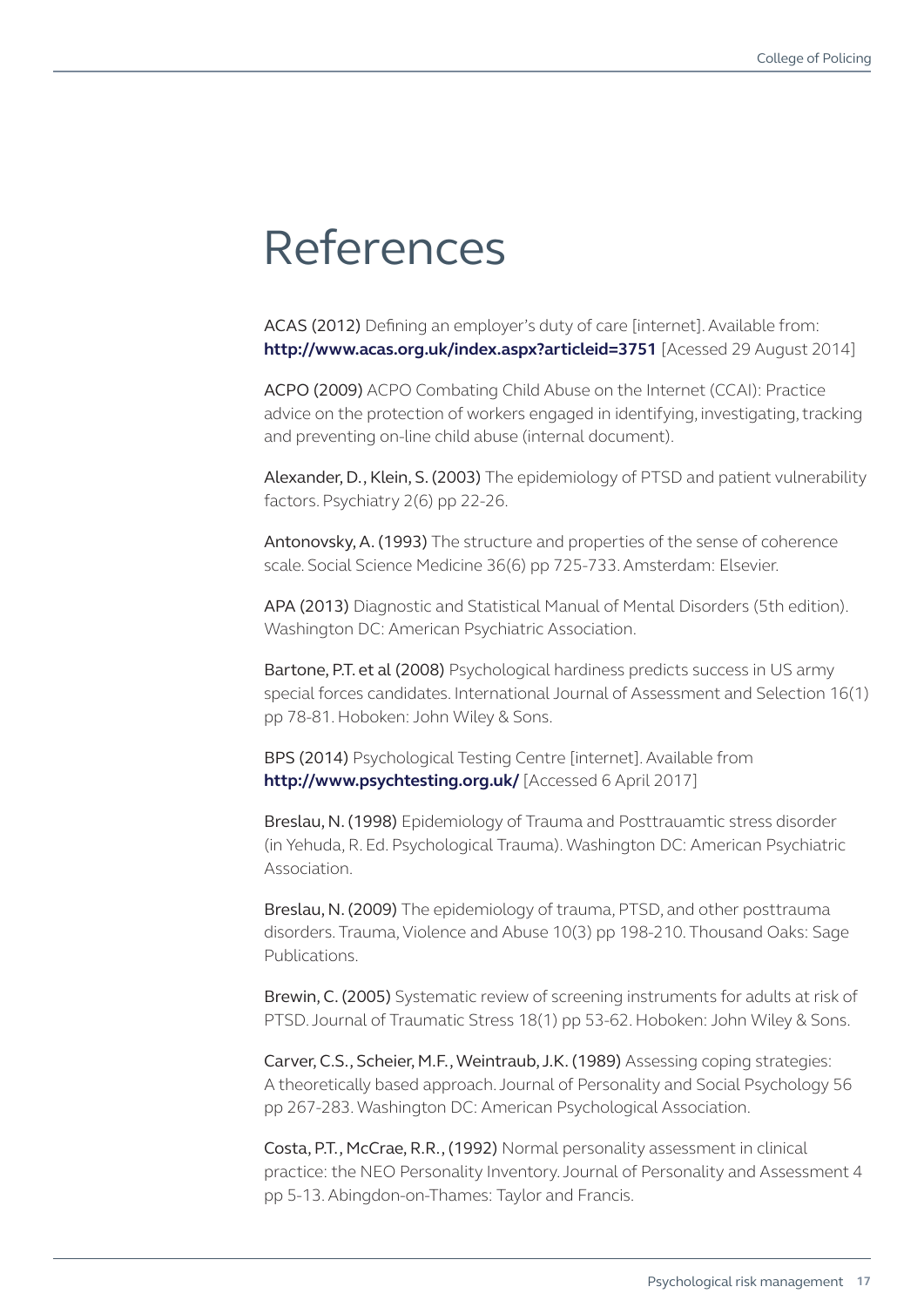<span id="page-19-0"></span>eCuna M.P., eCuna, R.C., Rego, A. (2009) Exploring the role of Leader Subordinate Interactions in the Construction of Organisational Positivity. Leadership 5 pp 81-101. Thousand Oaks: Sage Publications.

European Agency for Safety and Health at Work (2011) Emergency Services: a literature review on occupational safety and health risks. Luxembourg: Publications office of the European Union.

Everton, S. (2014) Health Surveillance (in Thornbory, G. Ed. Contemporary Occupational Health Nursing: a guide for practitioners). London: Routledge.

Eysenck, H. J., Eysenck, S. B. G. (1975) Manual of the Eysenck Personality Questionnaire (Junior and Adult). Kent: Hodder & Stoughton.

Hesketh, I., Cooper, C., Ivy, J. (2015) Well-being, Austerity and Policing: Is it worth investing in resilience training? Police Journal: Theory, Practice and Principles 88(3) pp 220-230. Thousand Oaks: Sage Publications.

HSE (2009) How to tackle work-related stress: A guide for employers on making the Management Standards work. Sudbury: HSE Books.

Jordan, J. et al (2003) Beacons of excellence in stress prevention. Sudbury: HSE Books.

McFarlane, A. (2004) The contribution of epidemiology to the study of traumatic stress. Social Psychiatry and Psychometric Epidemiology 39 pp 874-882. New York: Springer.

Otto, J.L., Holodniy, M., DeFraites, R.F. (2014) Public Health Practice is not research. American Journal of Public Health 104(4) pp 596-602. Washington DC: American Public Health Association.

Rick, J. et al (2001) A critical review of psychosocial hazard measures. Sudbury: HSE Books.

Tehrani, N. (2016) Extroversion, Neuroticism and Secondary Trauma in Child Protection Investigators. Occupational Medicine 66(5) pp 403-407. Oxford: Oxford University Press.

United Kingdom Parliament (1999) Management of Health and Safety at Work [internet]. Available from: **[http://www.legislation.gov.uk/uksi/1999/3242/pdfs/](http://www.legislation.gov.uk/uksi/1999/3242/pdfs/uksi_19993242_en.pdf) [uksi\\_19993242\\_en.pdf](http://www.legislation.gov.uk/uksi/1999/3242/pdfs/uksi_19993242_en.pdf)** [Accessed 6 April 2017]

Wilson, J.P., Keane, T.M (2004) Assessing Psychological Trauma and PTSD. New York: Guildford Press.